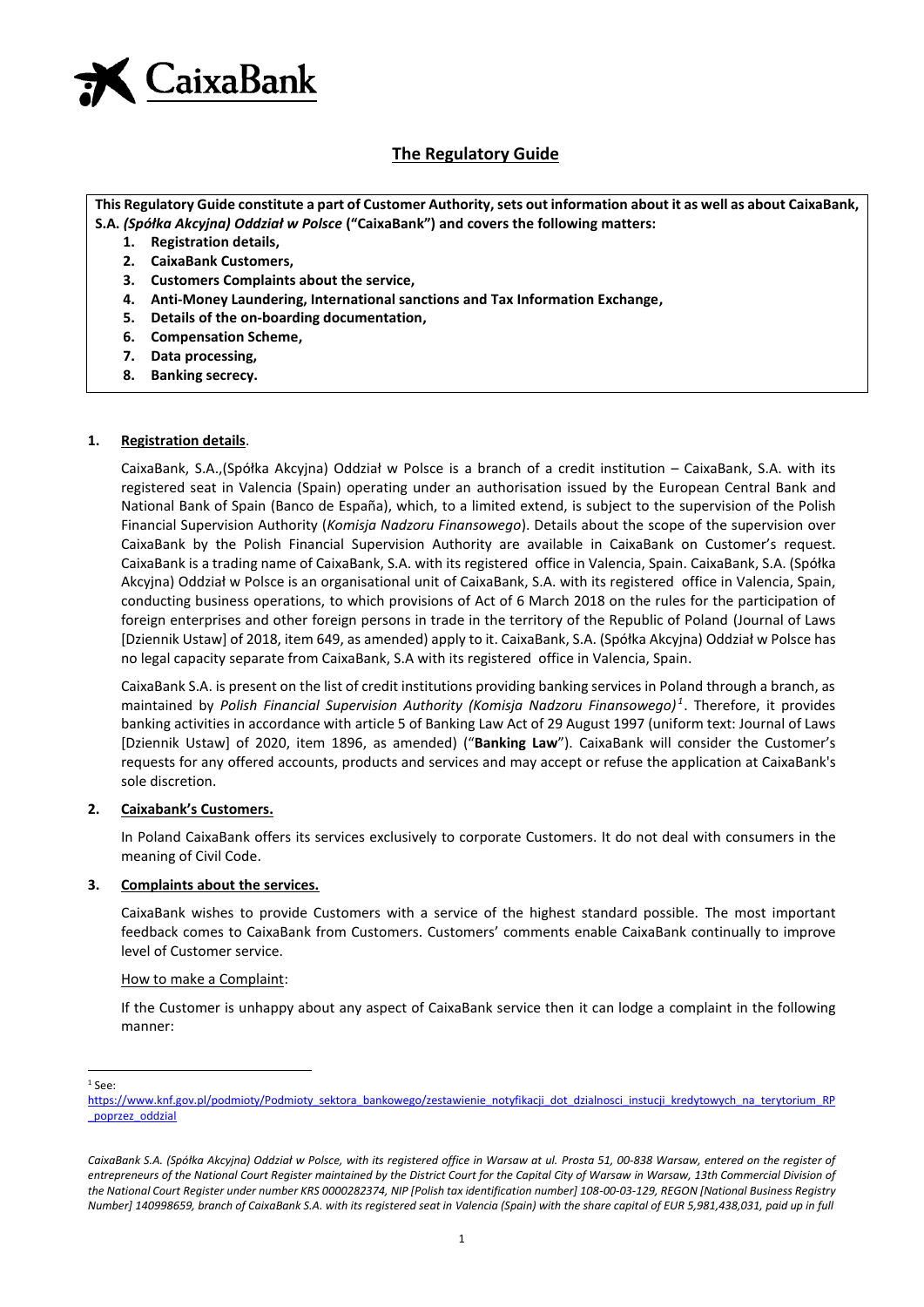## CaixaBank

- (i) by phone, at +48 22 306 12 00;
- (ii) by sending a letter to the Branch Director at the following address: CaixaBank, S.A. (Spółka Akcyjna) Oddział w Polsce, ul. Prosta 51, 00-838 Warsaw;
- (iii) directly at the office of CaixaBank, from 9.00 am to 5.00 pm, by contacting the relationship manager.

A Complaint may be made also through an attorney-in-fact, authorized by the Customer under a power of attorney granted in the ordinary written form.

Please provide as much information as possible about the complaint, including:

- I. name and surname of a person filing a Complaint in the name of the Customer,
- II. full name and address of the Customer, User or his legal representative, number in the public register, e.g. KRS for entities entered therein,
- III. bank account number,
- IV. the reason for the Complaint, with a detailed description of the events or violations reported by the Customer and the Customer's expectations regarding the method of resolving the Complaint,
- V. the circumstances of the events constituting the subject of the Complaint,
- VI. a statement that, to the knowledge of the person submitting the Complaint, no administrative, court or amicable proceedings are pending with regard to the subject of the Complaint, including no complaint (skarga) has been filed with the Polish Financial Supervision Authority or lawsuit,
- VII. date, place and signature in the name of the Customer.

The Customer is obliged to attach to the submission of the Complaint all documents containing evidence justifying the complaint.

Making a complaint as soon as possible after the objections aroused will facilitate and speed up the fair examination of the complaint, unless this circumstance does not affect the way in which the complaint is processed.

Upon Customer's request, CaixaBank will confirm the fact of filing a complaint.

CaixaBank will not charge the Customer for making a complaint.

#### Next Steps:

Customer will provide the Customer with a final response without unnecessary delay but no later than 30 Business Days from the date the complaint is received by CaixaBank. In case the complaint is particularly complex and require more time and CaixaBank is unable to complete the investigation within that time, CaixaBank will inform the Customer of the reasons for such situation and update the Customer on the progress of an investigation carried out by CaixaBank. CaixaBank will send the Customer the final response no later than 90 days after CaixaBank has received the complaint.

In the case of a complaint relating to payment transactions, covered by the provisions of the Act of 19 August 2011 - Payment Services Act (unform text Journal o Laws [Dziennik Ustaw] of 2021, item 1907, as amended) the time limit for CaixaBank to reply is 15 Business Days and in the case of more complicated cases 35 Business Days.

#### Manner of handling complaints

CaixaBank will investigate Customer's complaint as quickly and efficiently as it is possible. CaixaBank will look at all the facts of the case on the basis of the evidence available to CaixaBank and determine a fair and reasonable outcome. CaixaBank aims to be as competent, diligent and impartial as possible and will always try its utmost to put things right for the Customer.

CaixaBank may need to request more information in connection with the complaint, in which case it will contact the Customer or other person as required. If CaixaBank needs to disclose Customer's personal information to someone else for the purposes of the investigation, CaixaBank will ask for the Customer's permission first.

Where relevant, CaixaBank will take into account similarities with other complaints received and applicable regulatory guidance.

#### What is a final response?

CaixaBank, S.A. (Spółka Akcyjna) Oddział w Polsce, with its registered office in Warsaw at ul. Prosta 51, 00-838 Warsaw, entered on the register of *entrepreneurs of the National Court Register maintained by the District Court for the Capital City of Warsaw in Warsaw, 13th Commercial Division of the National Court Register under KRS number 0000282374, NIP [Polish tax identification number] 108-00-03-129, REGON [National Business Registry Number] 140998659, branch of CaixaBank S.A. with its registered seat in Valencia (Spain) with a share capital of EUR 5,981,438,031, paid up in full*.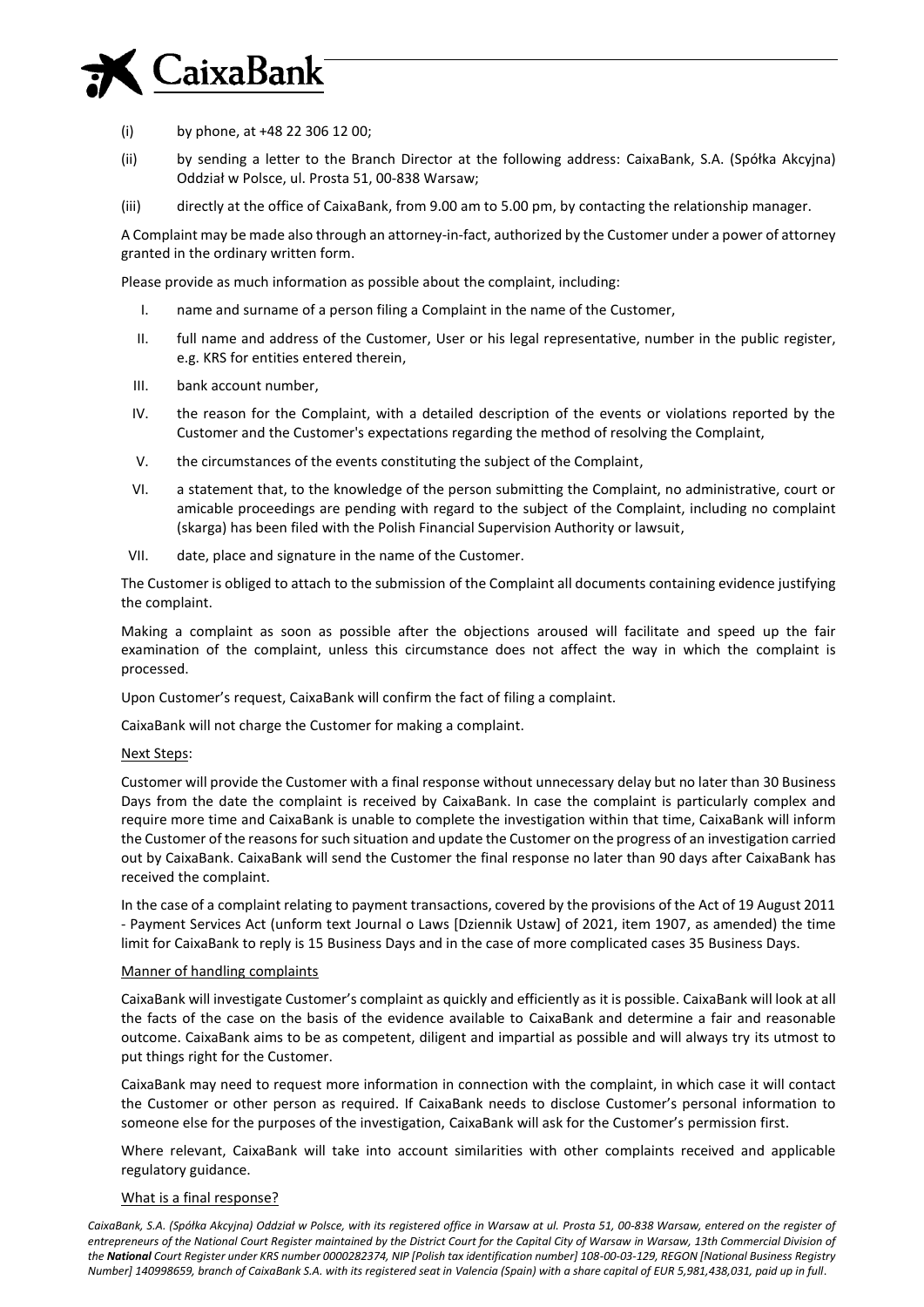

A final response is CaixaBank's written response setting out the findings of its investigation into Customer's complaint and offering redress or remedial action as appropriate. If the complaint is rejected CaixaBank will give the Customer reasons for doing so and indicate ways of appealing from CaixaBank's decision or the possibility of seeking mediation, arbitration or other forms of dispute resolution.

#### **4. Anti-Money Laundering, International Sanctions and Tax Information Exchange**

CaixaBank is required to establish each Customer's identity in accordance with applicable anti-money laundering, international sanctions and tax information exchange legislation. CaixaBank may contact the Customer to obtain further information to enable CaixaBank to complete its "know your customer" process before entering into an agreement with the Customer or to obtain further information during the course of the agreement.

CaixaBank may be unable to process transactions with / for the Customer or to otherwise deal with the Customer in case to do so might in CaixaBank's view breach anti-money laundering or international legislation. Where CaixaBank suspects money laundering, terrorist financing, other criminal activity and/or international sanctions CaixaBank may be required to report information about the Customer and/or its accounts to law enforcement agencies.

Additionally, depending on the circumstances CaixaBank may be required to refer information about the Customer to the Polish, US or other tax authorities pursuant to the Act of 9 October 2015 on the implementation of the Agreement between the Government of the Republic of Poland and the Government of the United States of America on the improvement of compliance with international tax obligations and implementation of the FATCA legislation, the Act of 9 March 2017 on the exchange of tax information with other countries, the Organisation for Economic Co/operation and Development-s Common Reporting Standard and/or other similar legislation. Such information may be shared between tax and/or other authorities globally.

Regarding Sanctions issues, CaixaBank Group complies with any economic or trade sanctions laws, regulations, embargoes or restrictive measures administered, enacted or enforced by (hereinafter "Sanctions"): (i) the United States of America; (ii) the United Nations; (iii) the European Union or any present or future member state thereof; (iv) Poland; (v) the United Kingdom; or (vi) the respective governmental institutions and agencies of any of the foregoing, including without limitation, the U.S. Department of the Treasury's Office of Foreign Assets Control ("OFAC"), the Polish Ministry of Finance (together "Sanctions Authorities**"**).

It is prohibited for CaixaBank to maintain a business relationship with a person/entity:

- (i) against whom/which according to Article 117 of the Act of 1 March 2018 on counteracting money laundering and terrorist financing (uniform text: Journal of Laws [Dziennik Ustaw] of 2021, item 1132, as amended) the specific restrictive measures shall be applied, indicated in :
	- a. lists announced by the General Inspector of Financial Information on the basis of United Nations Security Council resolutions issued on the basis of Chapter VII of the Charter of the United Nations, concerning threats to international peace and security caused by terrorist acts, in particular in the lists referred to in paragraph 3 of United Nations Security Council Resolution 2253 (2015) or in paragraph 1 of United Nations Security Council Resolution 1988 (2011),
	- b. list kept by the General Inspector of Financial Information, according to Article 120 of the Act of 1 March 2018 on Counteracting money laundering and terrorist financing(uniform text: Journal of Laws [Dziennik Ustaw] of 2021, item 1132, as amended); published in the Public Information Bulletin on the dedicated website of the minister competent for public finance;
- (ii) located in, incorporated or organised under the laws of, or owned or (directly or indirectly) controlled by, or acting on behalf of, a person located in, incorporated or organised under the laws of a country or territory that is, or whose government is, the target of country- or territory-wide Sanctions (including, without limitation, Iran, North Korea); or
- (iii) otherwise a target of Sanctions;
- (iv) indicated in any of the Sanctions and Sanctions Lists. (hereinafter, "Restricted Persons");
- (v) participated or controls a Restricted Person;
- (vi) is acting directly or indirectly for or on behalf of such any Restricted Person;
- (vii) participates or controls a Restricted Person;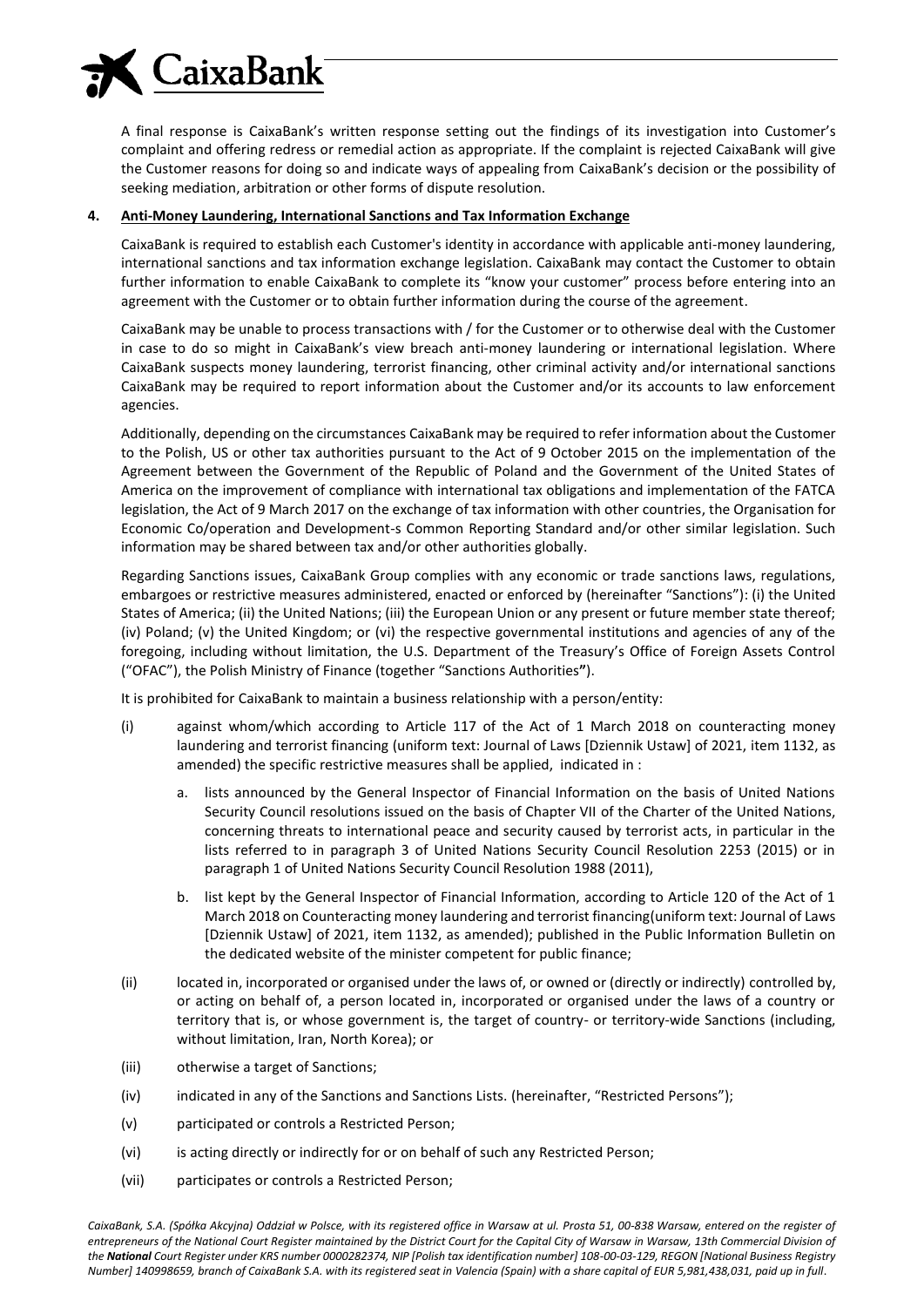## CaixaBank

- (viii) is incorporated, located, having its operating headquarters or is resident in a country or territory, or whose government is subject to Sanctions;
- (ix) that maintains any business relationships or has any activity or business for or with any individuals of countries, territories or jurisdictions subject to Sanctions;
- (x) that will use any part of the proceeds of any contract with CaixaBank directly or indirectly to make funds available to or receive from any individual subject to Sanctions or will direct such funds to finance, directly or indirectly, any activity or business for or with
	- (a) any individual subject to Sanctions,

(b) any territory or country that, at the time of using the proceeds or the product is, or its government, subject to Sanctions or

(c) otherwise is in breach of Sanctions.

Although, operations in or related to sanctioned jurisdictions, North Korea, Iran are prohibited and operations in Cuba cannot be in US dollars or with a US nexus, including US goods, unless the ones not prohibited or allowed by an OFAC General Licenses.

CaixaBank would like to highlight, that operations in or related to the restricted jurisdictions mentioned in the paragraph above are conducted in-line with the relevant sanctions programs. All operations in these countries are considered high risk and subject to review prior to their execution.

#### **5. Details of the on-boarding documentation**

- CaixaBank's on-boarding documentation will be in English and by signing and accepting it, the Customer represents that is has an appropriate level of understanding of the English language to understand the information provided in it. Any communications between CaixaBank and the Customer will be in English, Spanish or Polish if the Customer has requested it in the relevant Individual Conditions. On Customers request the on-boarding documentation may be drawn up in Polish version as well. In such case Polish version will prevail.
- the Customer downloads a copy of the Regulatory Information Guide, the List of Price and Services (Tariff of Banking Fees and Commissions) and the Processing Guide, which sets out payment execution times, cut-off times and other operational information, on CaixaBank's website (www.caixabank.pl).

#### **6. Compensation Scheme**

CaixaBank are part of CaixaBank, S.A., which is based in Spain. If CaixaBank was to fail, financially depositors may, depending on their circumstances, be covered by the Spanish Deposit Guarantee Fund (*Fondo de Garantía de Depósitos*).

This means that if CaixaBank is unable to meet its financial obligations, its eligible Polish depositors may be entitled to claim up to a maximum limit from the Fondo de Garantía de Depósitos. The monetary amount guaranteed is applied per depositor – this means that a Customer with deposits with CaixaBank in both Poland and Spain will be treated as a single claimant. Joint account holders are treated as a single claimant, so that the compensation will be divided between them in accordance with their interest in the deposit.

The maximum monetary amount guaranteed per depositor is  $\epsilon$ 100,000 for deposits in Euros and, for deposits in other currencies, the equivalent of €100,000 in the relevant currency according to the exchange rate applicable on the earlier day (i) the relevant Court issues a judicial resolution declaring the insolvency of the bank or (ii) the Banco de España issues a resolution stating the need for the Fondo de Garantía de Depósitos to be applied. If the relevant date is a bank holiday, the date for the applicable exchange rate will be the previous business day.

For further information about the Fondo de Garantía de Depósitos (including the amounts covered and eligibility to claim) please contact CaixaBank, S.A. *(Spółka Akcyjna) Oddział w Polsce* or:

Fondos de Garantía de Depósitos

C/ José Ortega y Gasset, 22 -5 planta

28006 Madrid

Teléfono: +34 91 431 66 45

Fax: + 34 91 575 57 28

CaixaBank, S.A. (Spółka Akcyjna) Oddział w Polsce, with its registered office in Warsaw at ul. Prosta 51, 00-838 Warsaw, entered on the register of *entrepreneurs of the National Court Register maintained by the District Court for the Capital City of Warsaw in Warsaw, 13th Commercial Division of the National Court Register under KRS number 0000282374, NIP [Polish tax identification number] 108-00-03-129, REGON [National Business Registry Number] 140998659, branch of CaixaBank S.A. with its registered seat in Valencia (Spain) with a share capital of EUR 5,981,438,031, paid up in full*.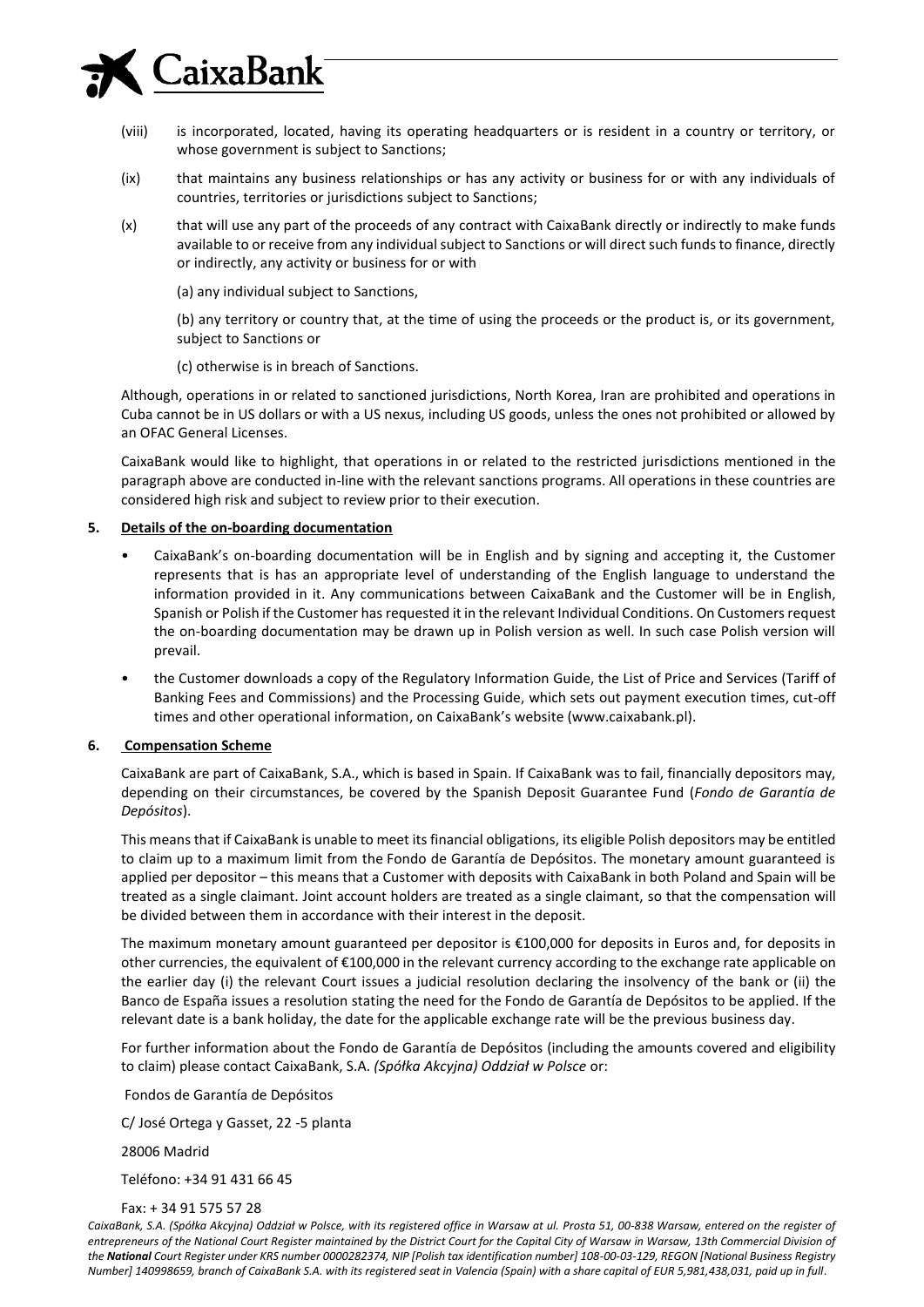

Email: **[fogade@fgd.es](mailto:fogade@fgd.es)**

Website: **[www.fgd.es](http://www.fgd.es/)**

#### **7. How CaixaBank treats Customer's information**

7.1 In order to provide the Customer with products and services CaixaBank may need to collect, use, share and store personal and financial information about the Customer, its business and certain other people including the Customer's members of management body, officers, authorised signatories, other employees, shareholders, beneficial owners and guarantors or grantors, etc. ("Relevant Individuals").

These personal data shall be used by CaixaBank, S.A (Spółka Akcyjna) Oddział w Polsce at ul. Prosta 51, 00- 838 Warszawa, as a data controller, for the performance of a contract to which the Customer is a party, in order to take steps at the Customer's request prior to entering into a contract with CaixaBank, to comply with legal obligations, to enable CaixaBank, S.A. (Spółka Akcyjna) Oddział w Polsce to pursue its legitimate interests or for a purpose the Customer has given its consent to. This information may also be processed by CaixaBank, S.A., with Spanish Company No. A08663619 and registered office located at Calle Pintor Sorolla 2-4 46002 Valencia (Spain), for the purposes of managing any contractual relationship that the Customer may have with the said entity.

This includes information CaixaBank:

- 7.1.1 Obtains from the Customer or directly from Relevant Individuals, or from third parties, such as the *Polish Financial Supervision Authority (KNF) or President of the Personal Data Protection Office (UODO)*, or other organisations when the Customer applies for an account, product or service or which the Customer or they give to CaixaBank at any other time;
- 7.1.2 Learns from the transactions the Customer makes such as the date, amount, currency and the name and type of supplier it uses and the way the Customer uses and manages any account it holds with CaixaBank.

Where the Customer provides personal data in respect of any Relevant Individuals, it is responsible for and confirms that it has obtained the consent of those Relevant Individuals for CaixaBank to use that personal data in the manner set out within this Regulatory Information Guide. the Customer will be liable to CaixaBank in respect of any failure to obtain that confirmation.

- 7.2 CaixaBank and other members of the CaixaBank, S.A. Group ("Caixa Group") may use the Customer's information to inform the Customer by mail, telephone, text (or similar) message, email and other electronic methods, about products and services which may be of interest to the Customer. the Customer can opt out from such communications at any time by contacting CaixaBank at ul. Prosta 51, 00-838 Warszawa or in the link enabled in the received electronic communication.
- 7.3 When the Customer applies for a business account or service with CaixaBank, it may:
	- 7.3.1 Checks its own records and systems. CaixaBank may check for information about:
		- Any other accounts (including any personal accounts) belonging to the Customer or its business partners or to Relevant Individuals.
		- the Customer's shareholders who are beneficial owners of 25% or more of the business.
	- 7.3.2 Request searches from credit reference agencies. CaixaBank will ask for searches on:
		- publicly available information about the Customer and its business partners' personal credit behaviour, and that of Relevant Individuals,
		- information about the way the Customer and its business partners and Relevant Individuals have handled any personal borrowings, if the Customer's business has three or fewer members of the management body or partners,
		- information about the Customer's business,
		- information about the Customer's business accounts,
		- the identities of the beneficial owners of the Customer's business,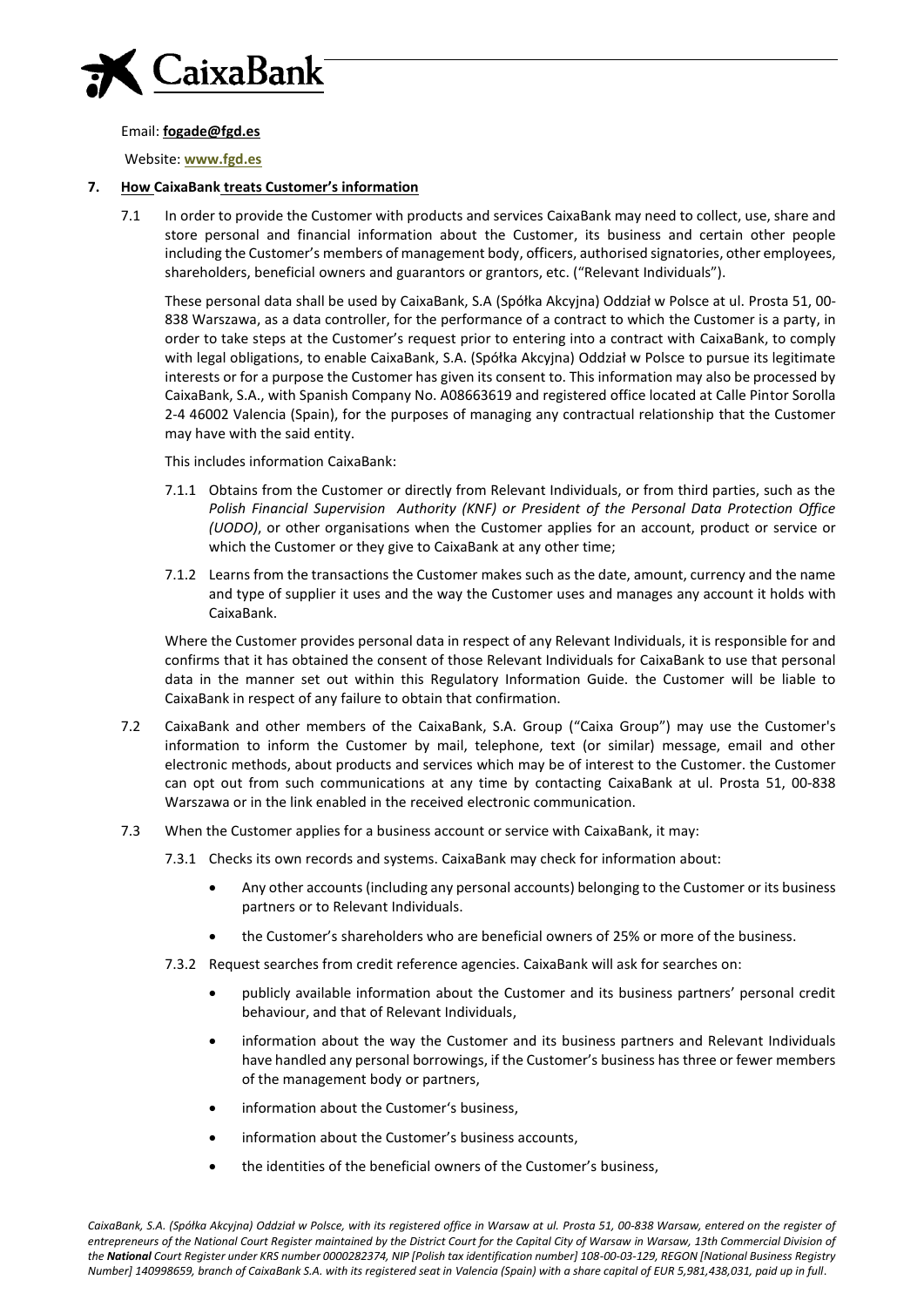# **CaixaBank**

- in respect of the Customer's representatives, their residential addresses (to confirm they are the same as those shown in relevant register).
- 7.3.3 Request searches at fraud prevention agencies. CaixaBank will ask for searches for information about the Customer, its address(es), business partners, Relevant Individuals, business, and the beneficial owners of its business. If false or inaccurate information is provided or fraud is suspected or identified, CaixaBank will record this. CaixaBank may also pass this information to the fraud prevention agencies and other organisations involved in crime and fraud prevention where it may be accessed by law enforcement agencies. The information recorded by fraud prevention agencies may be accessed and used by organisations in Poland and in other countries.
- 7.3.4 Check the Polish relevant public information, including the register applicable for the entity in Poland e.g. the register of entrepreneurs of the National Court Register (Rejestr Przedsiebiorców Krajowego Rejestru Sądowego) for information on the Customer's solvency.
- 7.3.5 CaixaBank may also use the Customer's information and that of Relevant Individuals for the additional purposes listed below either during the Customer's application process or in the future. Other organisations may also use that information for these purposes where they have received it from the credit reference agencies or the fraud prevention agencies:
	- Checking details and making decisions about credit and credit-related services for the Customer, its business and/or its business partners,
	- Verifying the Customer's identity and the identities of any Relevant Individuals,
	- Undertaking checks for the prevention and detection of money laundering, international sanctions, fraud and other crimes,
	- Use scoring methods to assess the application and to verify the Customer's identity,
	- Locating the Customer and recovering any debts it owes,
	- Performing statistical analysis and testing.
	- Carrying out regulatory checks or other work to meet its obligations to any regulatory or tax authority.
	- CaixaBank may use automated processes when it uses information the Customer discloses to CaixaBank for any of the purposes listed in this condition.
	- If the Customer borrows or may borrow from CaixaBank, it will give details of the Customer's business account, which may include the names and other personal data of Relevant Individuals associated with the Customer's account, to credit reference agencies. CaixaBank will also tell the credit reference agencies if the Customer has borrowed from CaixaBank and have not repaid in full and on time.
- 7.4 CaixaBank may also share information about the Customer, its business, and the Relevant Individuals, and how are managed the account(s) contracted with selected third parties including:
	- 7.4.1 Other companies within the Caixa Group, including (i) internal service companies and (ii) to other CaixaBank companies and entities with whom the Customer has a relationship. A list of companies within the Caixa Group with which the Customer's personal information may be shared can be found here: [https://www.caixabank.es/empresa/general/empresas-del-grupo\\_es.html.](https://www.caixabank.es/empresa/general/empresas-del-grupo_es.html)
	- 7.4.2 To third parties who provide a service to CaixaBank or who are acting as its agents, on the understanding that they will keep the information confidential.
	- 7.4.3 To anyone to whom CaixaBank transfers (or may transfer) its rights and/or duties, or subcontract (or may subcontract) its rights and/or its duties under any agreement.
	- 7.4.4 To any third party as a result of any restructure, sale or acquisition of any company within the Caixa Group, provided that any recipient uses the Customer's information for the same purposes as it was originally supplied to CaixaBank and/or used by CaixaBank.
	- 7.4.5 If CaixaBank has a duty to do so, it is convenient from a legal and/or regulatory perspective or if the law allows CaixaBank to.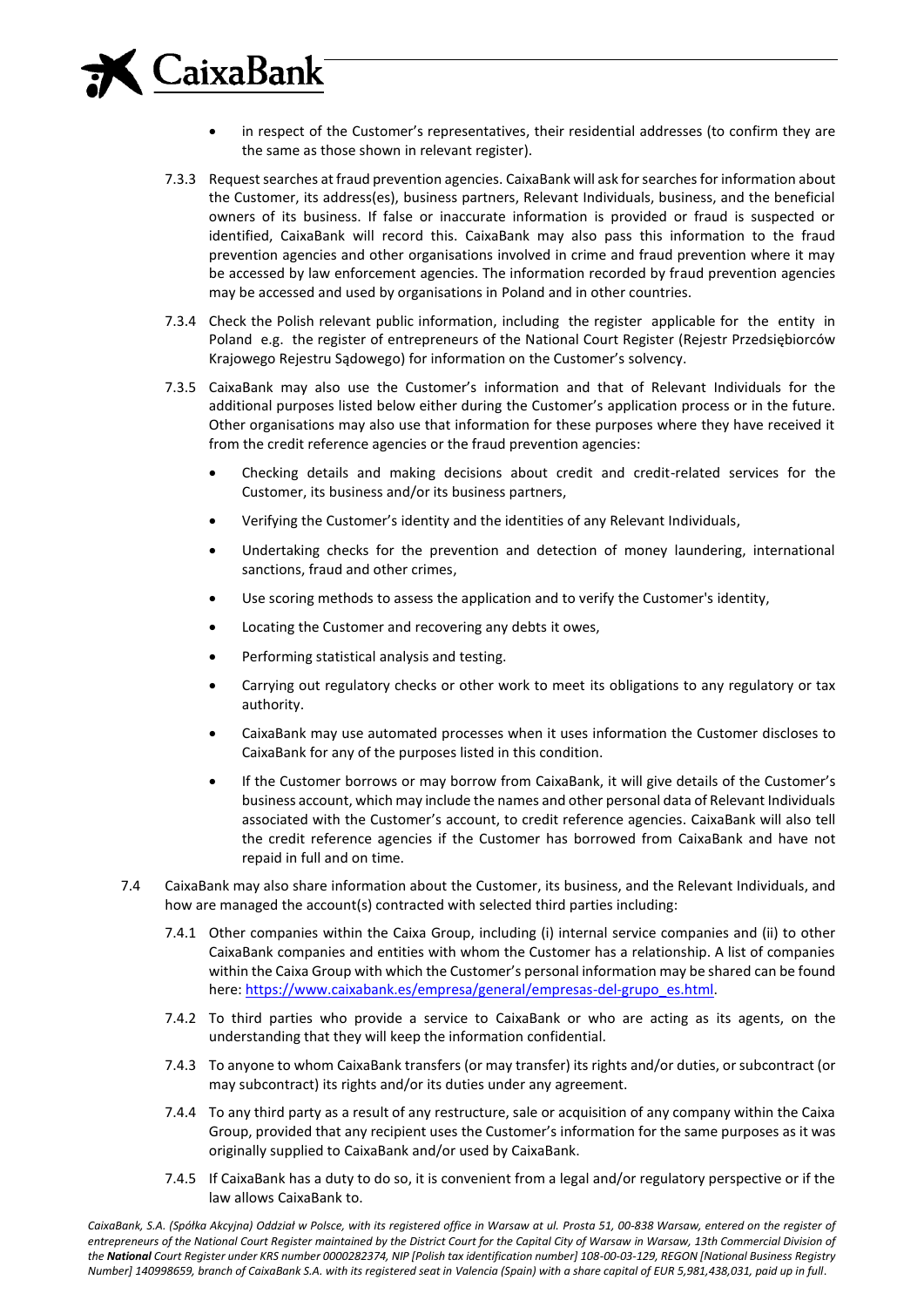

7.4.6 For international payments where CaixaBank is required to send details of the payee and the beneficiary with the payment, to overseas regulators and authorities in connection with their legitimate duties, for example the prevention of crime.

Otherwise CaixaBank will keep information about the Customer, its business, Relevant Individuals and its account(s) in accordance with data protection laws.

- 7.5 The processing of the data is carried out, generally by service providers located in the European Economic Area (EEA) or located in countries that ensures an adequate level of protection. In other cases, CaixaBank will guarantee the security and legitimacy of the processing of the data by requiring the appropriate safeguards (binding corporate rules or standard data protection clauses adopted by the European Commission, or EU-US Privacy Shield framework).
- 7.6 The data will be processed while remain in force the contractual or business relations established. Once the validity has expired, the data will be stored for the sole purpose of complying with the legal obligations required and to formulate, exercise or defense of claims, during the applicable retention periods.
- 7.7 Any Relevant Individual may access, rectify or erase their personal information, as well as restrict, limit or object to the processing thereof on grounds relating to their particular situation, or request its portability, as provided by law. In addition, a Relevant Individual has the right to provide instructions as to the situation of their personal data in case of death. In order to exercise these rights, notification shall be addressed to in writing to CaixaBank's offices in Poland at ul. Prosta 51, 00-838 Warsaw, or to any other CaixaBank, S.A. branch, or the Spanish registered office of CaixaBank, S.A. located at Calle Pintor Sorolla 2-4 46002 Valencia (Spain) or by means of https://www4.caixabank.es/apl/particulares/gdpr/index\_pl.html..
- 7.8 Likewise, any Relevant Individual has the right to lodge a complaint with a supervisory authority (in Poland - the President of the Personal Data Protection Office www.uodo.gov.pl; or the lead supervisory authority of CaixaBank Group- the Agencia Española de Protección de Datos, [www.agpd.es](http://www.agpd.es/)).
- 7.9 Finally, any Relevant Individual may contact the CaixaBank's Data Protection Officer for any doubt or query at [https://www.caixabank.es/particular/general/dpo\\_en.html](https://www.caixabank.es/particular/general/dpo_en.html)

Providing personal data is necessary for the proper performance of the agreements concluded with CaixaBank. As a consequence of not providing personal data, as well as deletion, limitation or discontinuation of processing of personal data of data subject, will make impossible to manage and execute the agreements.

7.10 the Customer undertakes to inform each Relevant Individual of the provisions of this section 7.

#### **8. Professional secrecy**

CaixaBank is also bound by bank secrecy i.e.CaixaBank, its employees, and persons acting as intermediaries of banking operations, are bound by the obligation of secrecy in relation to bank secrets, which includes all information relating to a banking operation obtained in the course of negotiations, and during the conclusion and performance of the agreement under which that operation is performed by the bank as described in Article 104 of Banking Law. In certain situations CaixaBank shall not be however bound by the bank secrecy, including:

- due to the nature and type of banking act or the provisions of law in force, the agreement on the basis of which the banking act is undertaken cannot be properly performed, or the acts connected with concluding the agreement cannot be performed without revealing the information subject to banking secrecy,
- the information subject to banking secrecy is revealed to undertakings or foreign undertakings, among others, that CaixaBank entrusted, in accordance with Article 6a section 1 and Articles 6b-6d of Banking Law regarding bank's outsourcing activities, with temporarily or permanently performing acts connected with conducting banking activity or that were entrusted with performing acts in accordance with Article 6a section 7 of Banking Law regarding factual acts under bank outsourcing activities, both to the extent the information is necessary to properly perform those acts,
- the information subject to bank secrecy is revealed to advocates or legal advisers in connection with legal assistance rendered to CaixaBank,
- revealing information subject to bank secrecy is essential to the conclusion and performance of agreements on the sale of 'receivables-lost', as classified in accordance with separate provisions of law,
- insuring debtors of securitised receivables against the risk of insolvency, and

CaixaBank, S.A. (Spółka Akcyjna) Oddział w Polsce, with its registered office in Warsaw at ul. Prosta 51, 00-838 Warsaw, entered on the register of *entrepreneurs of the National Court Register maintained by the District Court for the Capital City of Warsaw in Warsaw, 13th Commercial Division of the National Court Register under KRS number 0000282374, NIP [Polish tax identification number] 108-00-03-129, REGON [National Business Registry Number] 140998659, branch of CaixaBank S.A. with its registered seat in Valencia (Spain) with a share capital of EUR 5,981,438,031, paid up in full*.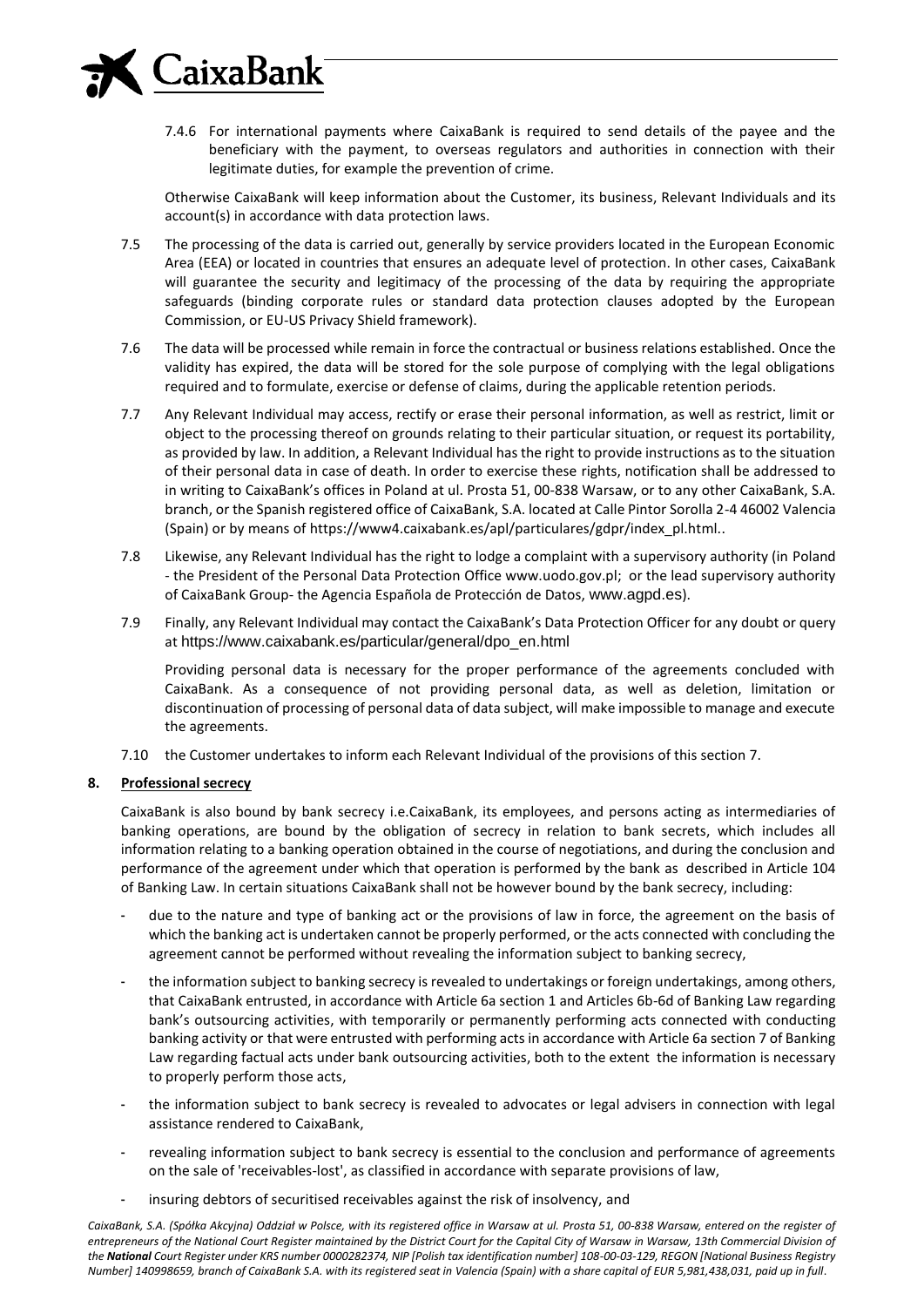

- providing information to other banks, credit institutions or financial institutions participating in the same financial holding is essential to properly carry out duties indicated in the provisions of law for counteracting money laundering and financing terrorism.

#### Additionally

Moreover CaixaBank in certain cases, can be obliged to disclose the information covered by bank secrecy, only to entities and in cases indicated in the Article 105 of the Banking Act .including:

- other banks and credit institutions, to the extent that such information is necessary to perform banking operations and for the purposes of acquisition and disposal of claims;
- other institutions entitled by law to grant credits subject to the condition of reciprocity, as regards the claims and bank account operations and balances, to the extent that such information is necessary to grant credits, loans of money, bank guarantees and sureties;
- other banks, credit institutions, or financial institutions, to the extent that such information is necessary ensure compliance with the applicable regulations on consolidated supervision, including, in particular, the preparation of consolidated financial statements covering CaixaBank, manage the risks relating to large exposures and apply internal approaches as well as other methods and models referred to in the provisions of the third part of Regulation No. 575/2013;
- other banks, savings and credit unions, the National Savings and Credit Union (*Krajowa Spółdzielcza Kasa Oszczędnościowo-Kredytowa*) , and the clearing house or Central Database to the extent necessary to provide the summary information with relation to inheritance left by the account holder;
- the Head of the National Tax Administration [*Dyrektor Kraowej Administracji Skarbowej*] and the clearing house within the scope necessary to properly perform their tasks and obligations referred to in Tax Ordinance Act of 29 August 1997 (uniform text: Jpurnal of Laws [Dziennik Ustaw] of 2021, item 1540, as amended);
- suppliers providing the service of initiating a payment transaction, within the scope necessary to provide the service of initiating a payment transaction;
- suppliers providing access to account information within the scope necessary to provide access to account information;
- payment service providers within the scope necessary to perform the obligations;
- insurance companies, reinsurance companies, parent insurance entities, parent insurance entities not regulated or mixed parent insurance entities in the extent necessary to perform the provisions of group supervision and within the scope necessary to perform the provisions of supplementary supervision exercised pursuant to the supplementary supervision act dated 15 April 2005, as amended which apply to said entities;
- at the request of courts and authorized state bodies, including the Banking Guarantee Fund (*Bankowy Fundusz Gwarancyjny*) and the Financial Supervision Authority (*Komisja Nadzoru Finansowego*).

The Bank is not oblige to not disclose the bank secrecy subject to paragraph 4 and 4a of the Article 104 of the Banking Act, towards the person to whom the information covered by the secrecy concerns.

Subject to Article 106a (the bank is oblige to inform a public prosecutor, the Police, and any other competent authority authorized to conduct preparatory proceedings in case of reasonable suspicion that the bank's activities are used to conceal any criminal activity or for any purposes connected with a fiscal offence) and Article 106b (the public prosecutor in charge of the proceedings relating to a criminal or fiscal offence may require the disclosure of information that constitutes bank secrets by a bank, its employees, or any persons acting as intermediaries in banking operations, only on the basis of a decision issued at the prosecutor's request by a regional court of appropriate jurisdiction) of the Banking Act, only when the entity that the information concerns authorizes the bank, in writing, to reveal specified information to an indicated person or organizational unit. The authorization may also be expressed in electronic form. In this case, the bank is obliged to consolidate the authorization thus expressed on an IT data carrier within the meaning of Article 3 point 1 of the Act of 17 February 2005 on computerization of the activities of entities performing public tasks (uniform text: Journal of Laws [Dziennik Ustaw] of 2021, item 2070, as amended).

#### **9. Qualified electronic seal**

CaixaBank, S.A. (Spółka Akcyjna) Oddział w Polsce, with its registered office in Warsaw at ul. Prosta 51, 00-838 Warsaw, entered on the register of *entrepreneurs of the National Court Register maintained by the District Court for the Capital City of Warsaw in Warsaw, 13th Commercial Division of the National Court Register under KRS number 0000282374, NIP [Polish tax identification number] 108-00-03-129, REGON [National Business Registry Number] 140998659, branch of CaixaBank S.A. with its registered seat in Valencia (Spain) with a share capital of EUR 5,981,438,031, paid up in full*. The use of the qualified electronic seal in order to place statement of will to Caixabank, S.A. (Spółka Akcyjna) Oddział w Polsce requires additional formalities. If the Customer uses the qualified electronic seal CaixaBank